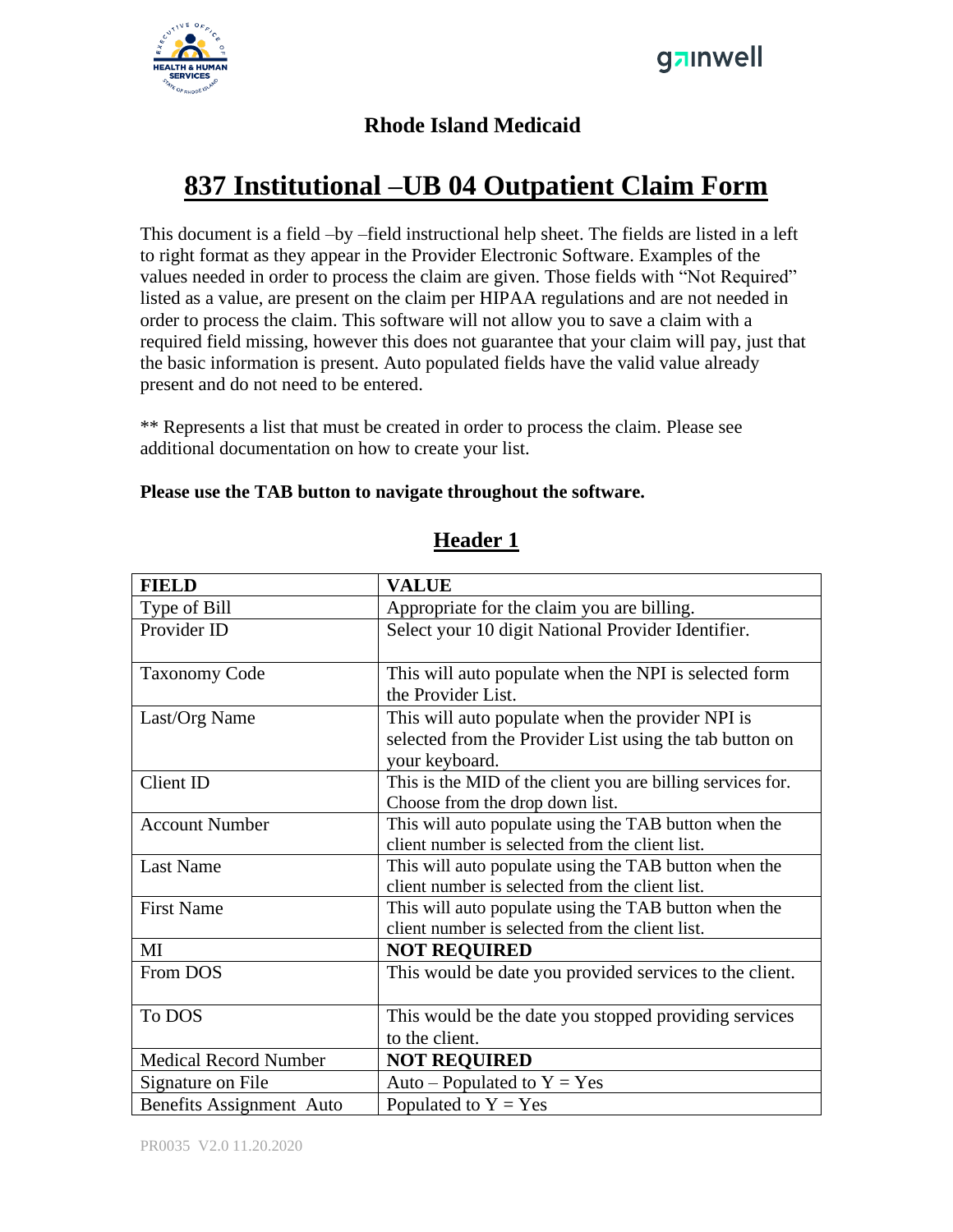

| Release of Medical Data         | Populated to $Y = Yes$                        |
|---------------------------------|-----------------------------------------------|
| Auto                            |                                               |
| <b>Patient Status</b>           | Choose a valid value from the drop down list. |
| <b>Report Type Code</b>         | <b>NOT REQUIRED</b>                           |
| <b>Report Transmission Code</b> | <b>NOT REQUIRED</b>                           |

### **Header 2**

| <b>FIELD</b>                    | <b>VALUE</b>                                                       |
|---------------------------------|--------------------------------------------------------------------|
| Qualifier                       | Select appropriate Diagnosis Qualifier either ICD-9 or<br>$ICD-10$ |
| Diagnosis Code                  | Enter the ICD-9 or ICD-10 code describing the conditions           |
| Primary                         | for which you are treating the client i.e. 010019 Pre-             |
|                                 | existing essential hypertension complicating                       |
|                                 | pregnancy, unspecified trimester. These can be                     |
|                                 | acquired from the clients Primary Care Physician or your           |
|                                 | medical records and are based on date of service.                  |
| E-Code                          | <b>NOT REQUIRED</b>                                                |
| <b>Patient Reason For Visit</b> | Choose appropriate diagnosis code. Can be the same as              |
|                                 | the primary                                                        |
| Attending Provider**            | The information will auto populate when the NPI                    |
| SSN/Tax ID                      | provider number is selected from the Other Provider List           |
|                                 | selecting tab button on your keyboard                              |
| <b>Taxonomy Code</b>            | This will auto populate when selecting the NPI from the            |
|                                 | Provider List.                                                     |
| Last/Org Name                   | This will auto populate when the NPI provider number               |
|                                 | is selected from the Other Provider List selecting the tab         |
|                                 | button on your keyboard                                            |
| <b>First Name</b>               | This will auto populate when the NPI provider number               |
|                                 | is selected from the Other Provider List selecting the tab         |
|                                 | button on your keyboard                                            |
| MI                              | <b>NOT REQUIRED</b>                                                |

## **Header 3**

| <b>FIELD</b>                      | <b>VALUE</b>                                        |
|-----------------------------------|-----------------------------------------------------|
| <b>Occurrence Codes and Dates</b> | <b>NOT REQUIRED</b>                                 |
| Occurrence Span Codes and         | Dates Required ONLY if occurrence codes are entered |
| Dates                             |                                                     |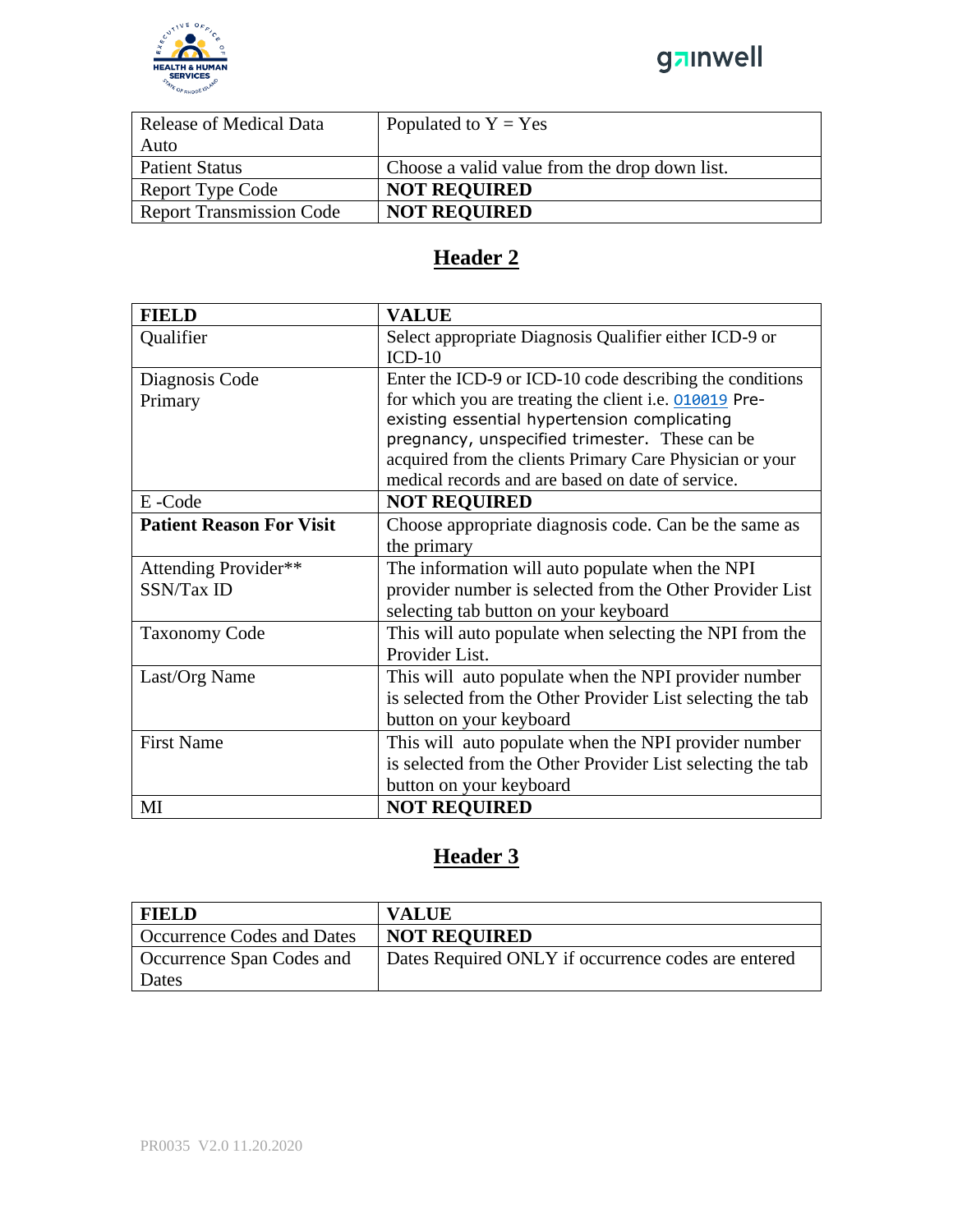

### **Header 4**

| <b>FIELD</b>            | <b>VALUE</b>        |
|-------------------------|---------------------|
| Value Codes and Amounts | <b>NOT REQUIRED</b> |
| <b>Condition Codes</b>  | <b>NOT REQUIRED</b> |

### **Header 5**

| <b>FIELD</b>                              | <b>VALUE</b>                                                                                                                                                                                                                                             |
|-------------------------------------------|----------------------------------------------------------------------------------------------------------------------------------------------------------------------------------------------------------------------------------------------------------|
| <b>Admission Date</b>                     | <b>NOT REQUIRED</b>                                                                                                                                                                                                                                      |
| Time                                      | <b>NOT REQUIRED</b>                                                                                                                                                                                                                                      |
| Type                                      | Choose an appropriate value from the drop down list for<br>the type of admission. May choose $9$ – Information not<br>available.                                                                                                                         |
| Source                                    | Choose appropriate value from the drop down list. May<br>choose 9 – Information not available.                                                                                                                                                           |
| Discharge Hour                            | <b>NOT REQUIRED</b>                                                                                                                                                                                                                                      |
| Other Insurance Indicator                 | This is auto populated to $N =$ no This may be changed to<br>$Y = yes$ , if billing Medical Assistance as a secondary or<br>co-insurance. *please see "Billing Other Insurance"<br>directions for further instructions when billing<br>secondary claims. |
| <b>Referring Provider**</b><br>SSN/Tax ID | The information will auto populate when the NPI                                                                                                                                                                                                          |
|                                           | provider number is selected from the Other Provider List<br>selecting tab button on your keyboard. The Referring<br><b>Provider field</b> applies to the following provider types:<br>Ambulatory Surgical Centers and Dialysis.                          |
| Last/Org Name                             | This will auto populate when the NPI provider number<br>is selected from the Other Provider List selecting the tab<br>button on your keyboard                                                                                                            |
| <b>First Name</b>                         | This will auto populate when the NPI provider number<br>is selected from the Other Provider List selecting the tab<br>button on your keyboard                                                                                                            |